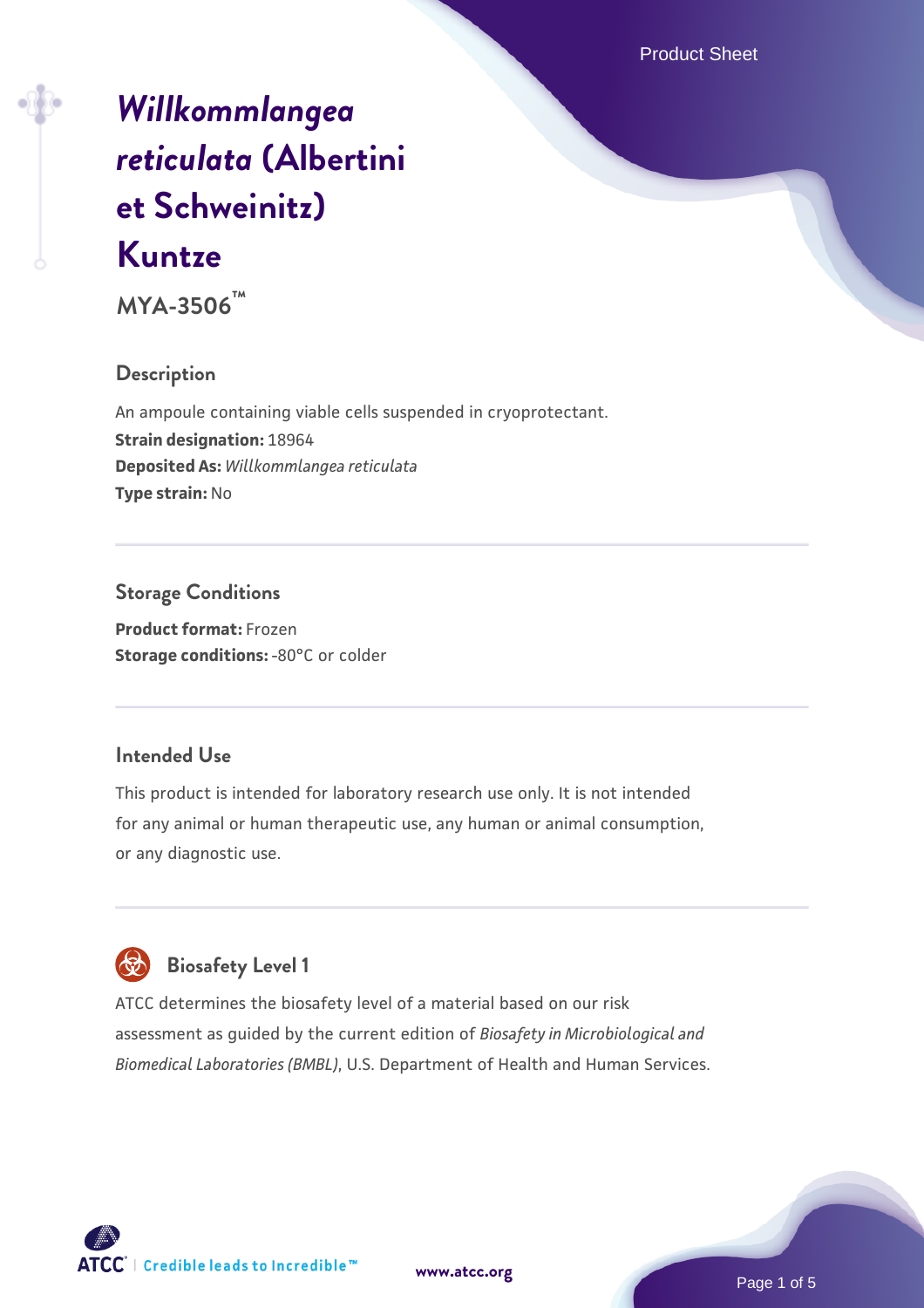#### **MYA-3506**

It is your responsibility to understand the hazards associated with the material per your organization's policies and procedures as well as any other applicable regulations as enforced by your local or national agencies.

ATCC highly recommends that appropriate personal protective equipment is always used when handling vials. For cultures that require storage in liquid nitrogen, it is important to note that some vials may leak when submersed in liquid nitrogen and will slowly fill with liquid nitrogen. Upon thawing, the conversion of the liquid nitrogen back to its gas phase may result in the vial exploding or blowing off its cap with dangerous force creating flying debris. Unless necessary, ATCC recommends that these cultures be stored in the vapor phase of liquid nitrogen rather than submersed in liquid nitrogen.

## **Certificate of Analysis**

For batch-specific test results, refer to the applicable certificate of analysis that can be found at www.atcc.org.

#### **Handling Procedures**

**Frozen ampoules** packed in dry ice should either be thawed immediately or stored in liquid nitrogen. If liquid nitrogen storage facilities are not available, frozen ampoules may be stored at or below -70°C for approximately one week. **Do not under any circumstance store frozen ampoules at refrigerator freezer temperatures (generally -20°C). Storage of frozen material at this temperature will result in the death of the culture.**

1. To thaw a frozen ampoule, place in a **25°C to 30°C** water bath, until just thawed **(approximately 5 minutes)**. Immerse the ampoule just sufficient to cover the frozen material. Do not agitate the ampoule.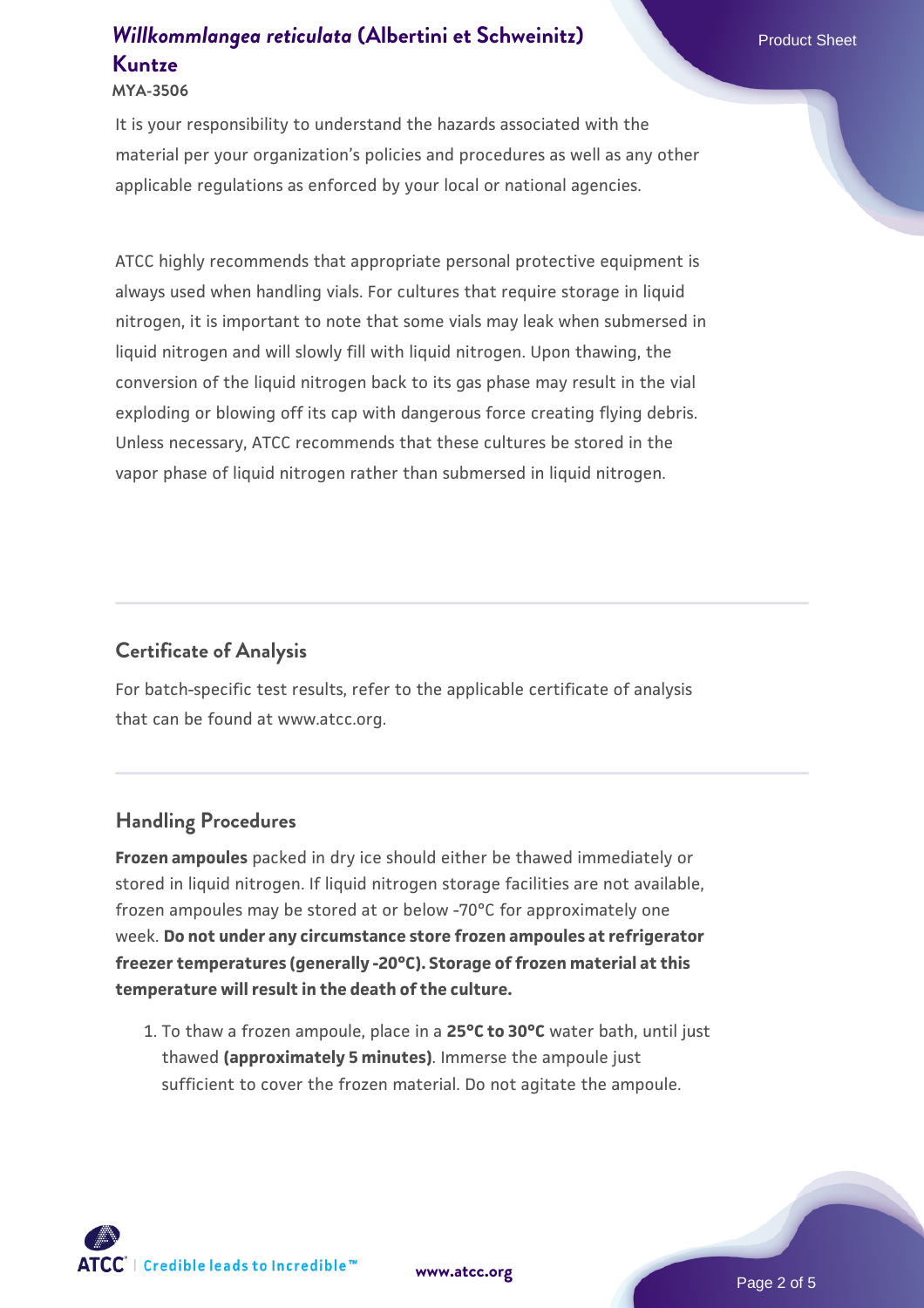**MYA-3506**

- 2. Immediately after thawing, wipe down ampoule with 70% ethanol and aseptically transfer at least 50 µL (or 2-3 agar cubes) of the content onto a plate or broth with medium recommended.
- 3. Incubate the inoculum/strain at the temperature and conditions recommended.
- 4. Inspect for growth of the inoculum/strain regularly for up to 4 weeks. The time necessary for significant growth will vary from strain to strain.

### **Material Citation**

If use of this material results in a scientific publication, please cite the material in the following manner: *Willkommlangea reticulata* (Albertini et Schweinitz) Kuntze (ATCC MYA-3506)

#### **References**

References and other information relating to this material are available at www.atcc.org.

#### **Warranty**

The product is provided 'AS IS' and the viability of ATCC® products is warranted for 30 days from the date of shipment, provided that the customer has stored and handled the product according to the information included on the product information sheet, website, and Certificate of Analysis. For living cultures, ATCC lists the media formulation and reagents that have been found to be effective for the product. While other unspecified media and reagents may also produce satisfactory results, a change in the ATCC and/or depositor-recommended protocols may affect the recovery, growth, and/or function of the product. If an alternative medium formulation or reagent is used, the ATCC warranty for viability is no longer

**[www.atcc.org](http://www.atcc.org)**

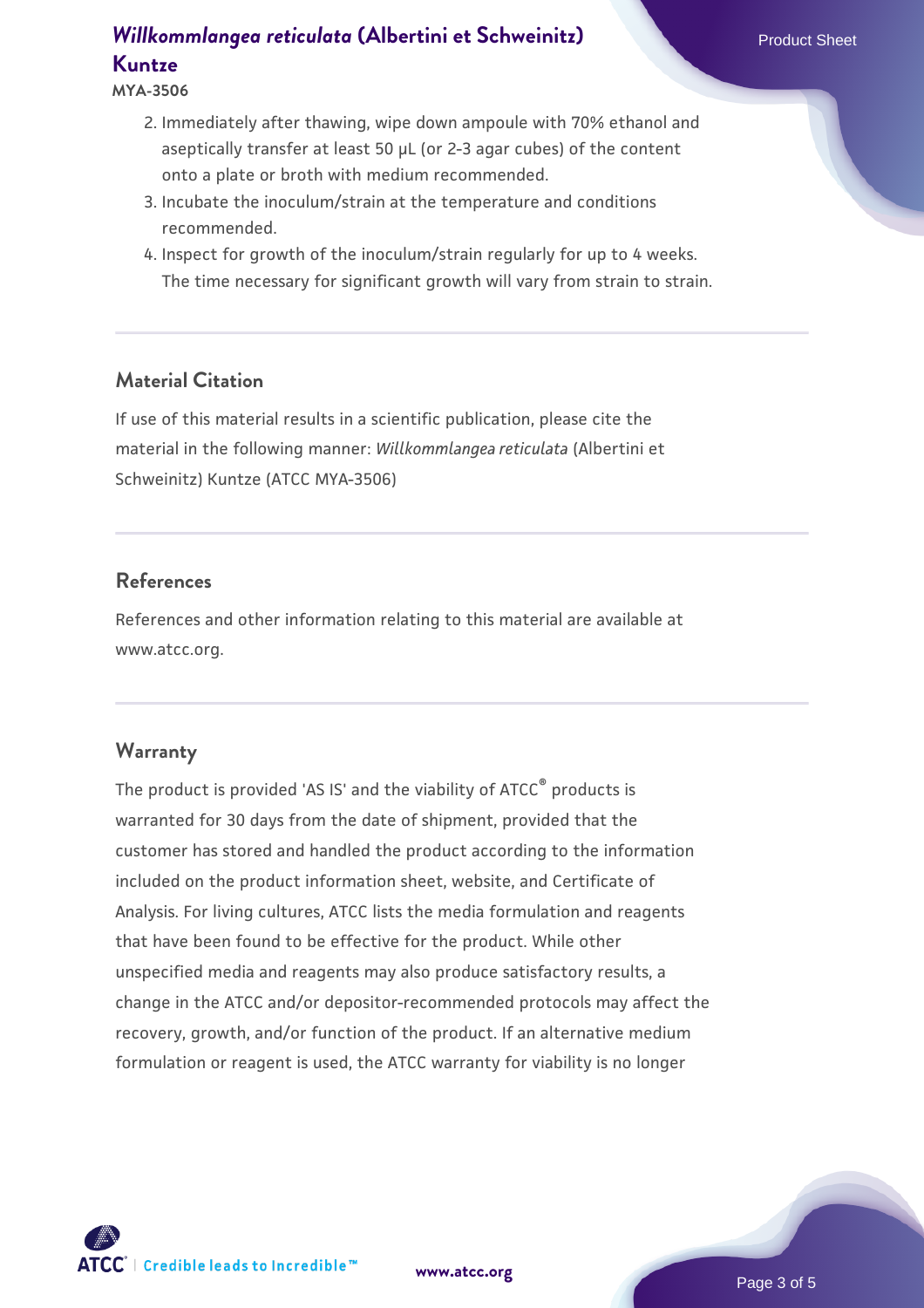#### **MYA-3506**

valid. Except as expressly set forth herein, no other warranties of any kind are provided, express or implied, including, but not limited to, any implied warranties of merchantability, fitness for a particular purpose, manufacture according to cGMP standards, typicality, safety, accuracy, and/or noninfringement.

#### **Disclaimers**

This product is intended for laboratory research use only. It is not intended for any animal or human therapeutic use, any human or animal consumption, or any diagnostic use. Any proposed commercial use is prohibited without a license from ATCC.

While ATCC uses reasonable efforts to include accurate and up-to-date information on this product sheet, ATCC makes no warranties or representations as to its accuracy. Citations from scientific literature and patents are provided for informational purposes only. ATCC does not warrant that such information has been confirmed to be accurate or complete and the customer bears the sole responsibility of confirming the accuracy and completeness of any such information.

This product is sent on the condition that the customer is responsible for and assumes all risk and responsibility in connection with the receipt, handling, storage, disposal, and use of the ATCC product including without limitation taking all appropriate safety and handling precautions to minimize health or environmental risk. As a condition of receiving the material, the customer agrees that any activity undertaken with the ATCC product and any progeny or modifications will be conducted in compliance with all applicable laws, regulations, and guidelines. This product is provided 'AS IS' with no representations or warranties whatsoever except as expressly set forth herein and in no event shall ATCC, its parents, subsidiaries, directors, officers, agents, employees, assigns, successors, and affiliates be liable for indirect, special, incidental, or consequential damages of any kind in connection with or arising out of the customer's use of the product. While reasonable effort is made to ensure authenticity and reliability of materials on deposit, ATCC is not liable for damages arising from the misidentification or